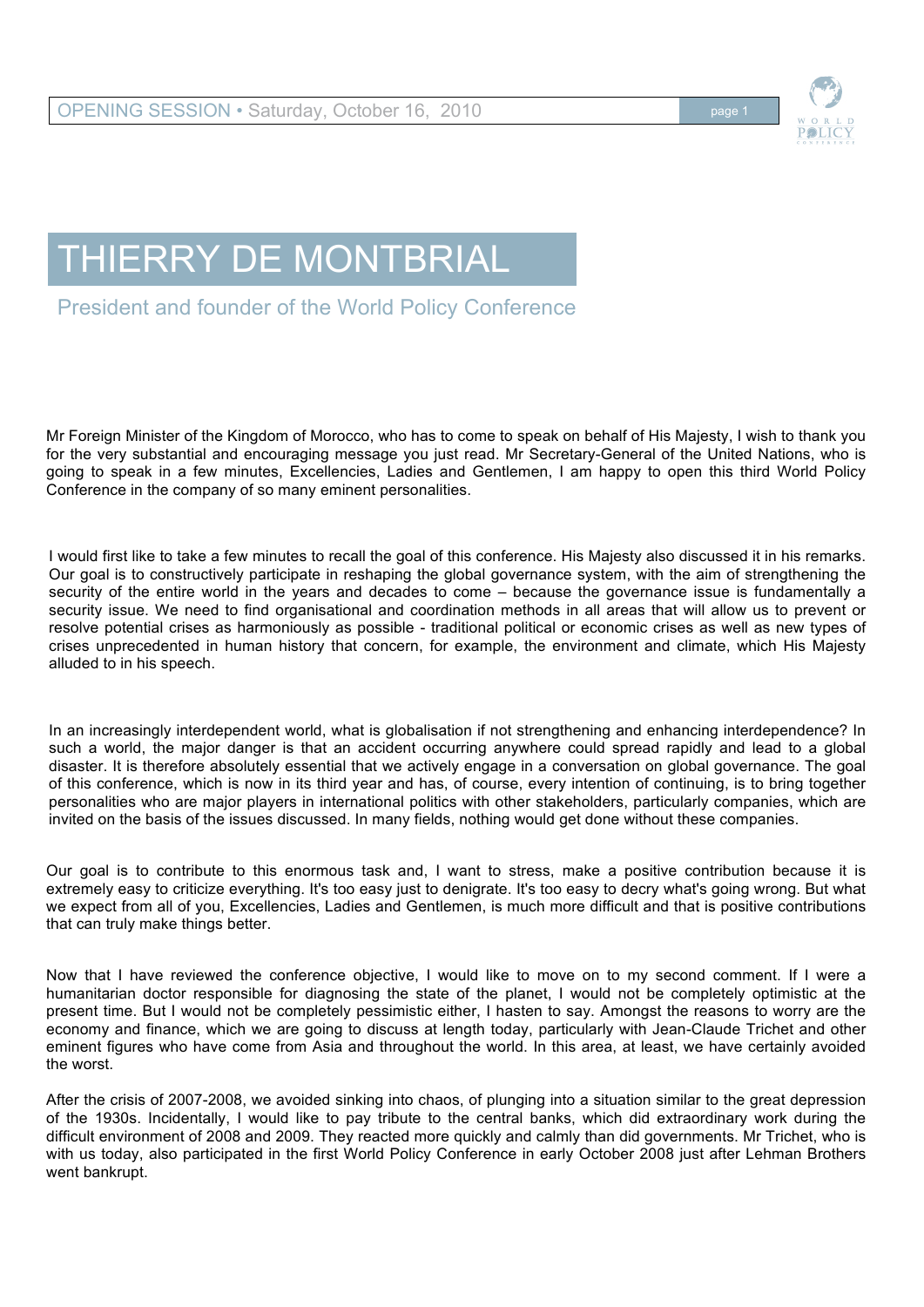

It was, and continues to be, a remarkable achievement but signs of weakness persist. There is uncertainty about what policies to pursue. I am, for example, concerned about the inflationist tendencies emerging again in the United States, including in the Federal Reserve System. It also worries me to see the new craze for the most simplistic version of the Keynesian model – with the support of economists as eminent as Paul Krugman. For him, this model suggests spending extravagantly and increasing the government deficit, which has already reached an unfathomable level in the United States. In short, there are many worrying, if not alarming, signs. While it is true that substantial progress has been made in improving global financial governance, we must ask whether it is enough. Are there still any major gaps?

We should thus specifically determine what has been accomplished and what remains to be done, and I think that part of our work will be devoted to this task. That said, it must be stated that today, with regard to the economy and finance, the major powers have not even attempted to agree on a common analytical framework, which strips "coordination" of any meaning. Such a framework does not even exist at the European level or in the euro zone.

But we are discussing global issues here and I cannot refrain from expressing concern about the world's conflict areas. I am not talking about the short term, but about the coming years and decades. We first have to look at the vast Middle East region in the broadest sense all the way to the outer boundaries of Afghanistan and Pakistan. And there we see two latent conflicts that not only are still not resolved but that still show no signs of any significant improvement.

First, the Israeli-Palestinian and Kashmir issues, which should be linked. Similarly, we cannot deal with the Afghanistan problem if we do not view it from the perspective of the Pakistan-India rivalry and explicitly address Iran's involvement. At either edge of the Middle East region, there are two major conflicts always ready to erupt that affect the entire area. This reality is a cause for concern at the very least.

At the other end of the Eurasian continent, it also important to underline the potential instability of East Asia due to the divided Korean peninsula. The major powers concerned have never sought to develop a common medium- or longterm plan for the future. In these conditions, any major incident in North Korea could have catastrophic consequences. I would also like to mention the recent incidents in the South China Sea between Japan and China, which remind us that things could spiral out of control at any moment.

There are, of course, many restoring forces that can help avoid this situation, but to bolster global security it is best to prepare for cases in which local compensatory mechanisms are no longer functioning. The issue of governance is thus absolutely essential. To conclude my remarks, I want to stress the importance of linking economic and political concerns as any crisis in one of these two spheres can degenerate into a crisis involving the other.

Finally, and this is my last point before yielding the floor to Mr Ban Ki-Moon, I would like to add a few words about the ongoing processes – which are largely empirical and it's a good thing they are – that seek to build a new world order. Talking about global governance or a new world order are two ways of expressing the same idea. There are new systems, including the G20, heir to a group that functioned rather well in the financial arena, with finance ministers, and which has become a group consisting of heads of State and government. There is also the G8, which still exists, although some wonder whether it really has any further reason to survive.